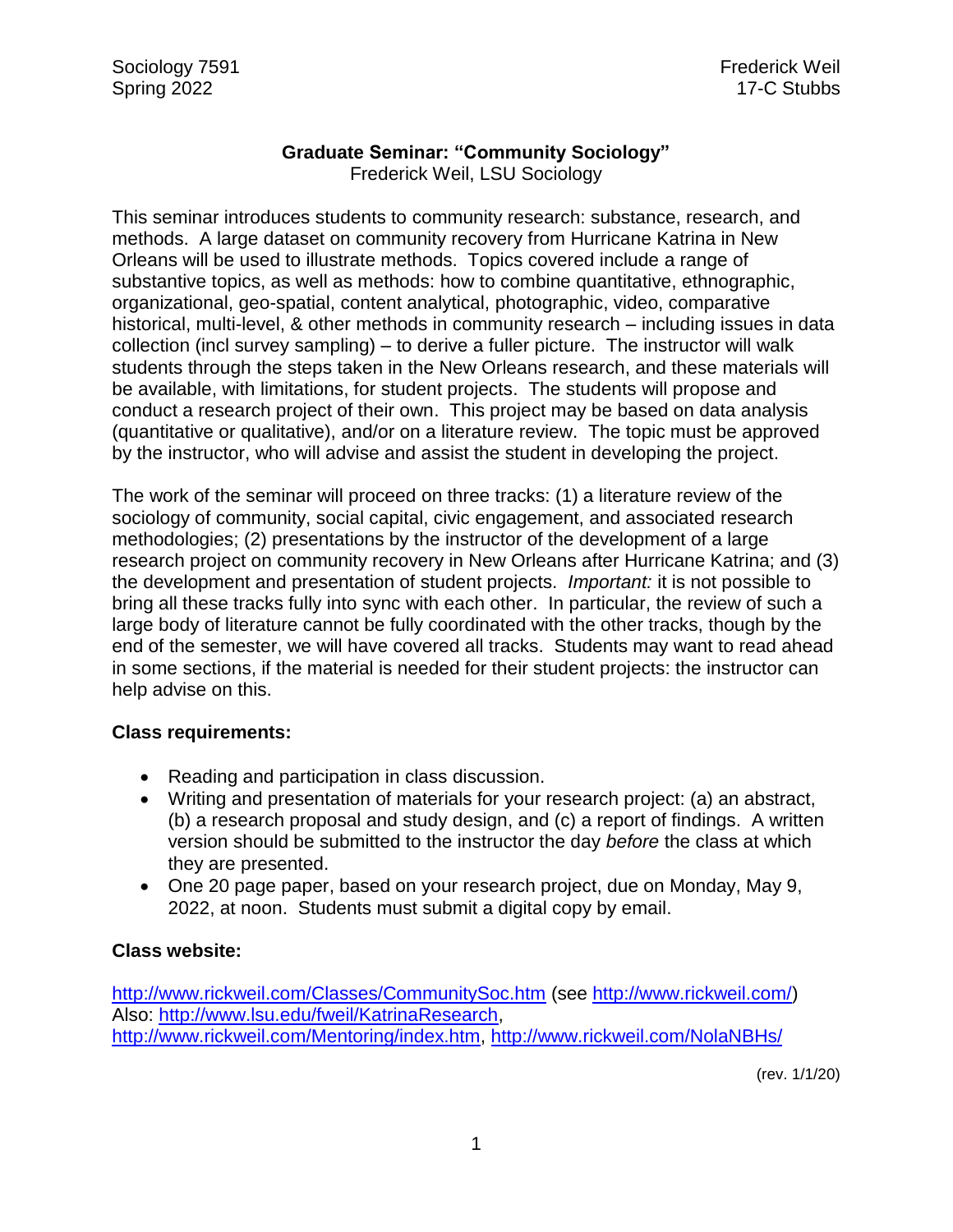# **Books to get:**

- Castiglione, Dario, Jan W. van Deth, and Guglielmo Wolleb, eds., *The Handbook of Social Capital,* Oxford University Press, 2008, ISBN-13: 978-0-19-927123-8.
- DeFilippis, James and Susan Saegert. 2012. *The Community Development Reader*. New York: Routledge. ISBN-13: 978-0415507769.\*
- Lin, Jan and Christopher Mele, eds., *The Urban Sociology Reader, 2nd Edition,* ISBN-13: 978-0-415-66530-8, Taylor & Francis, 2012.\*
- Sampson, Robert J. 2013. *Great American city: Chicago and the enduring neighborhood effect*. (paper) Chicago ; London: The University of Chicago Press. ISBN-13: 978-0226055688.

# *Suggested:*

- Ostrom, Elinor and T.K. Ahn, eds. 2003. *Foundations of Social Capital*. Northhampton, MA: Edward Elgar Publishing. ISBN-13: 978-1849802499.
- Duneier, Mitchell, Philip Kasinitz, and Alexandra A. Murphy, eds. 2014. The Urban Ethnography Reader. New York: Oxford University Press. ISBN: 9780199743575
- Halseth, Greg, Sean Markey, Laura Ryser, and Don Manson. 2016. *Doing Community-Based Research: Perspectives from the Field*. Montreal: McGill-Queen's University Press. ISBN-13: 978-0773547285.
- Silverman, Robert Mark, and Kelly L. Patterson, *Qualitative Research Methods for Community Development, 2nd Edition*, Routledge, 2022 | 9781032001418 | Paperback.

\*Available as an e-book at the LSU library.

#### **Weekly topics and readings**

**Week 1.** Introduction

*Readings: Theories of Community and Social Capital 1. Founders*

Alexis de Tocqueville review from your theory classes; selections in Ostrom and Ahn.

Classic European views of city life: Ferdinand Tönnies, "Community and Society;" Georg Simmel, "The Metropolis and Mental Life," in Lin and Mele.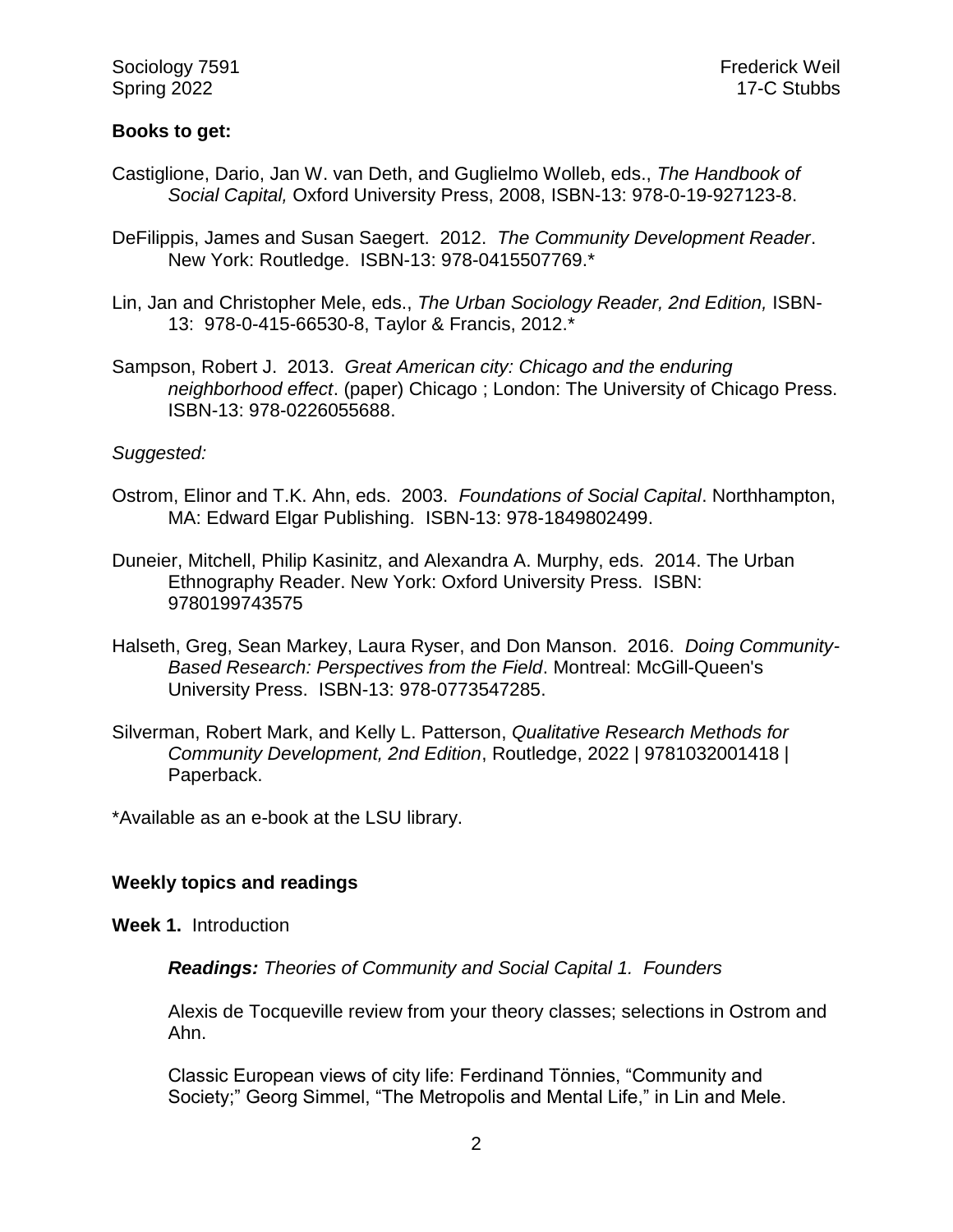The Chicago Social Ecology School: Robert Ezra Park, "Human Ecology;" Ernest W. Burgess, "The Growth of the City: An Introduction to a Research Project;" Louis Wirth, "Urbanism as a Way of Life," in Lin and Mele

Jane Jacobs, "The Uses of City Neighborhoods," in Lin and Mele or Ostrom and Ahn

Bourdieu, Pierre. 1986. "The Forms of Capital." Pp. 241-258 in *Handbook of Theory and Research for the Sociology of Education*, edited by John G. Richardson. New York: Greenwood.

Coleman, James S. 1988. "Social Capital in the Creation of Human Capital." *American Journal of Sociology* 94(Supplement: Organizations and Institutions: Sociological and Economic Approaches to the Analysis of Social Structure):S95- S120.

Putnam, Robert D. 1993. *Making Democracy Work: Civic Traditions in Modern Italy*. Princeton: Princeton University Press, selection in Ostrom and Ahn

Robert Putnam, "Bowling Alone: America's Declining Social Capital," in Lin and Mele

T.K. Ahn and Elinor Ostrom, "Social Capital and Collective Action," chapter 3 in Castiglione, van Deth, and Wolleb

**Week 2.** Concepts of community: social capital, inequality, power, solidarity, organization, leadership, culture

*Readings: Theories of Community and Social Capital 2. Next Generation(s), Critics, Summarizers*

Robert J. Sampson, *Great American city,* Ch. 2

Robert J. Sampson, "What Community Supplies." Chap 36 in DeFilippis & Saegert

Hartmut Esser, "The Two Meanings of Social Capital," chapter 1 in Castiglione, van Deth, and Wolleb

Portes, Alejandro. 1998. "Social capital: Its origins and applications in modern sociology." Pp. 1 in *Annual Review of Sociology*, vol. 24: Annual Reviews Inc.

Portes, Alejandro. 2000. "The Two Meanings of Social Capital." *Sociological Forum* 15(1):1.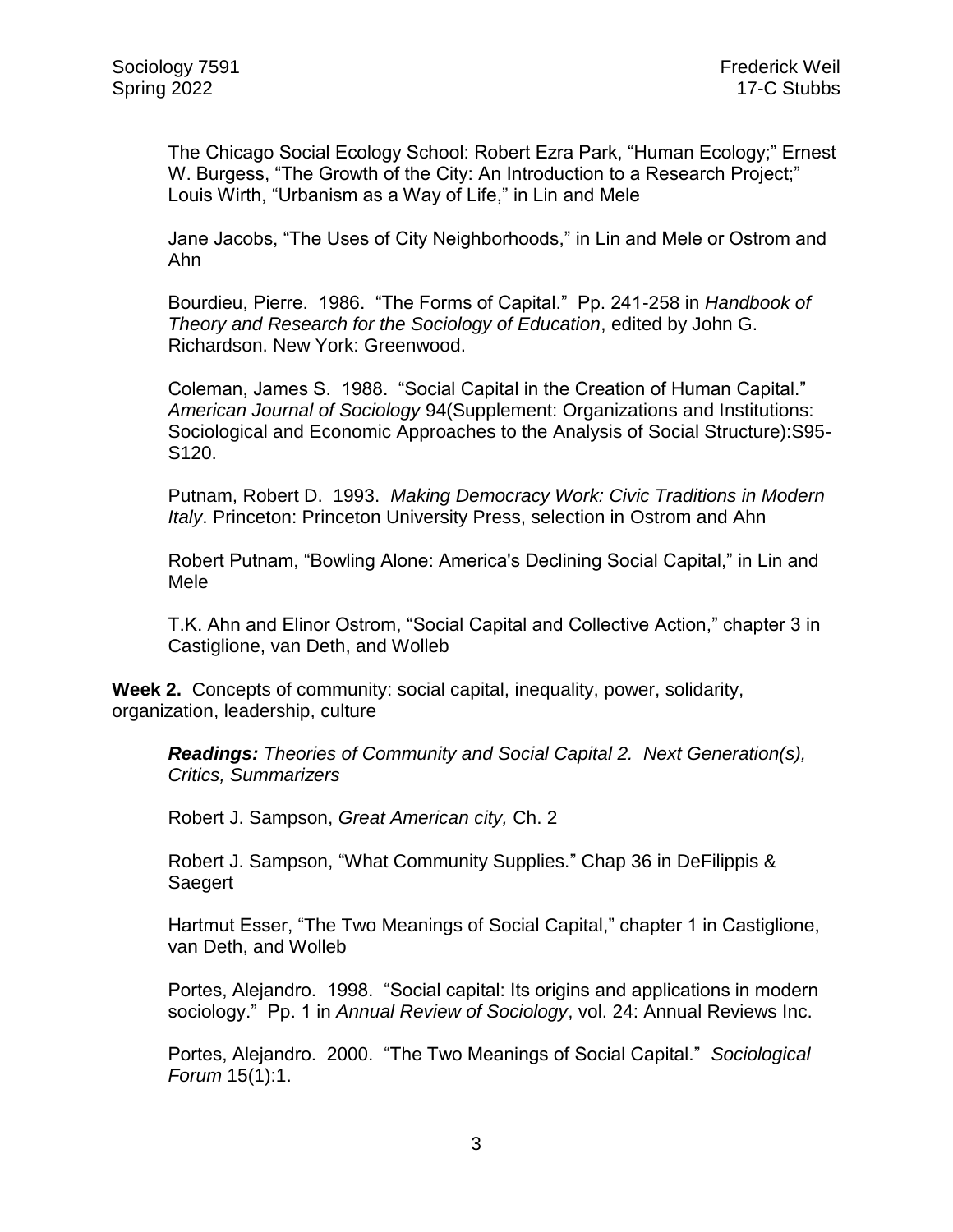Barry Wellman and Barry Leighton, "Networks, Neighborhoods, and Communities: Approaches to the Study of the Community Question," in Lin and Mele

Ganapati, Sukumar. 2008. "Critical appraisal of three ideas for community development in the United States." *Journal of planning education & research* 27(4):382-399.

Parry, Marc. 2012. "The Neighborhood Effect." *Chronicle of Higher Education* 59(11):7-7.

*Suggested:*

Nan Lin, "A Network Theory of Social Capital," chapter 2 in Castiglione, van Deth, and Wolleb

Portes, Alejandro and Erik Vickstrom. 2011. "Diversity, Social Capital, and Cohesion." *Annual Review of Sociology* 37(1):461-479.

Claude S. Fischer, "Theories of Urbanism," in Lin and Mele

Halpern, David. 2005. *Social capital*. Cambridge, UK ; Malden, MA: Polity.

Wilson, William Julius. 1987. *The Truly Disadvantaged: The Inner City, The Underclass, and Public Policy*. Chicago: University of Chicago Press.

Massey, Douglas S. and Nancy A. Denton. 1993. *American apartheid: segregation and the making of the underclass*. Cambridge, Mass.: Harvard University Press.

Sharkey, Patrick. 2013. *Stuck in Place: Urban Neighborhoods and the End of Progress toward Racial Equality.* Chicago: University of Chicago Press.

**Week 3.** Research design and preparation for entering the field & collecting data

- Background ethnographic exploration.
- Operationalizing theoretical constructs for quantitative measurement.
- Multiple levels of data collection: community members; community leaders; organizations.

*Assignment: Presentation of Student Abstracts*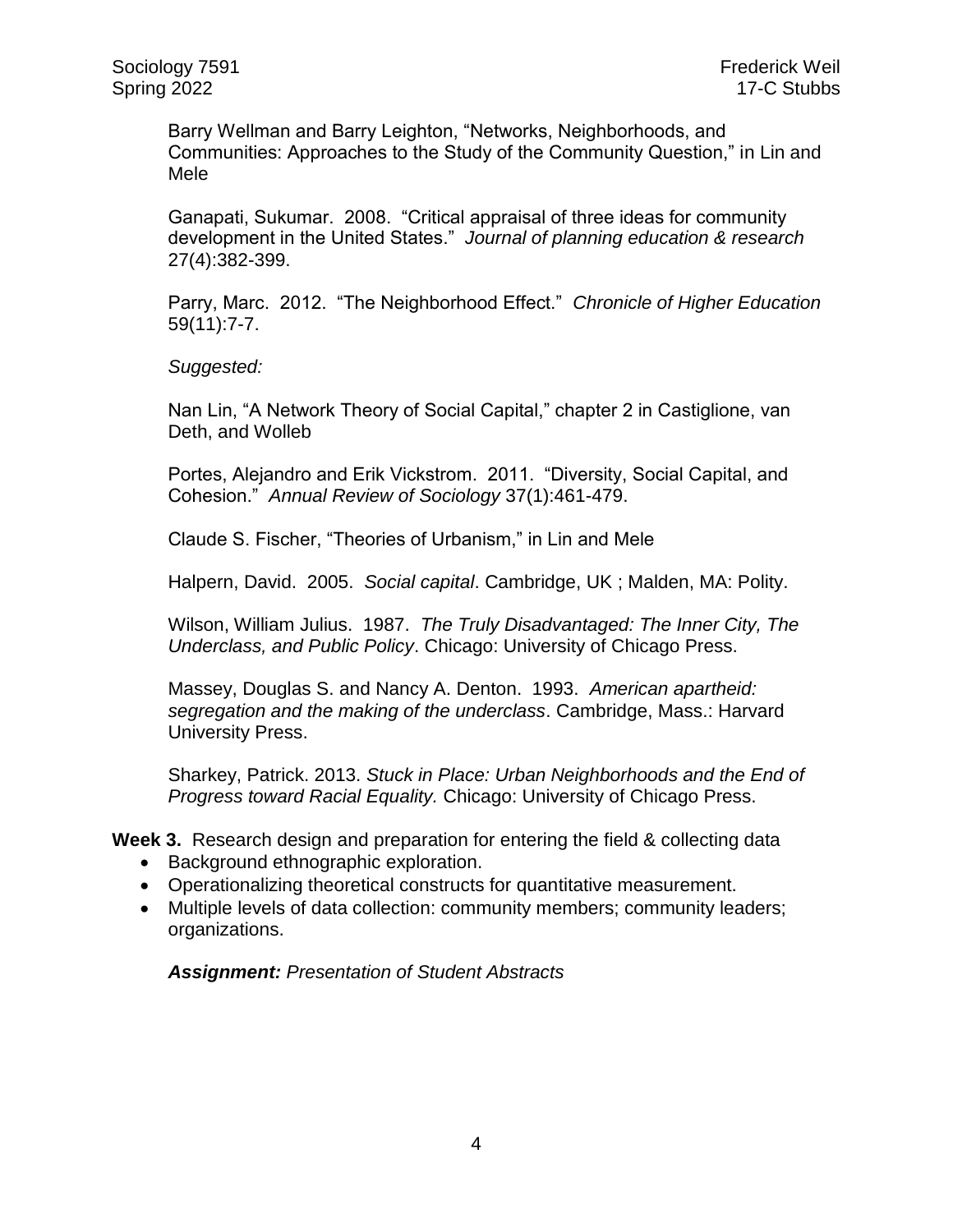*Readings: Community, Civic Engagement, and Democracy. Cross-National and National Studies.*

Verba, Sidney, Kay Lehman Schlozman, and Henry E. Brady. 1995. *Voice and Equality: Civic Voluntarism in American Politics*. Cambridge, Massachusetts: Harvard University Press, ch. 9-15, 17.

Weil, Frederick D. 1989. "The Sources and Structure of Legitimation in Western Democracies: A Consolidated Model Tested with Time-Series Data in Six Countries since World War II." *American Sociological Review* 54(5):682-706.

Weil, Frederick D. 1994. "Political Culture, Political Structure and Democracy: The Case of Legitimation and Opposition Structure." Pp. 65-116, *Research on Democracy and Society, Vol. 2, Political Culture and Political Structure: Theoretical and Empirical Studies,* edited by Frederick D. Weil. Greenwich, CT: JAI Press.

Sigrid Rossteutscher, "Social Capital and Civic Engagement: A Comparative Perspective," chapter 8 in Castiglione, van Deth, and Wolleb

Eric M. Uslaner, "Trust as a Moral Value," chapter 4 in Castiglione, van Deth, and Wolleb

Kenneth Newton, "Trust and Politics," chapter 9 in Castiglione, van Deth, and Wolleb

Bo Rothstein and Dietlind Stolle, "Political Institutions and Generalized Trust," chapter 10 in Castiglione, van Deth, and Wolleb

Paxton, Pamela. 2002. "Social Capital and Democracy: An Interdependent Relationship." *American Sociological Review* 67(2):254-277.

#### *Suggested:*

Weil, Frederick D. 1985. "The variable effects of education on liberal attitudes: a comparative-historical analysis of anti-Semitism using public opinion survey data." *American Sociological Review* 50:458-74.

Weil, Frederick D. 1987. "Cohorts, Regimes, and the Legitimation of Democracy: West Germany since 1945." *American Sociological Review* 52(3):308-24.

Brehm, John and Wendy Rahn. 1997. "Individual-level evidence for the causes and consequences of social capital." *American Journal of Political Science* 41:999-1023.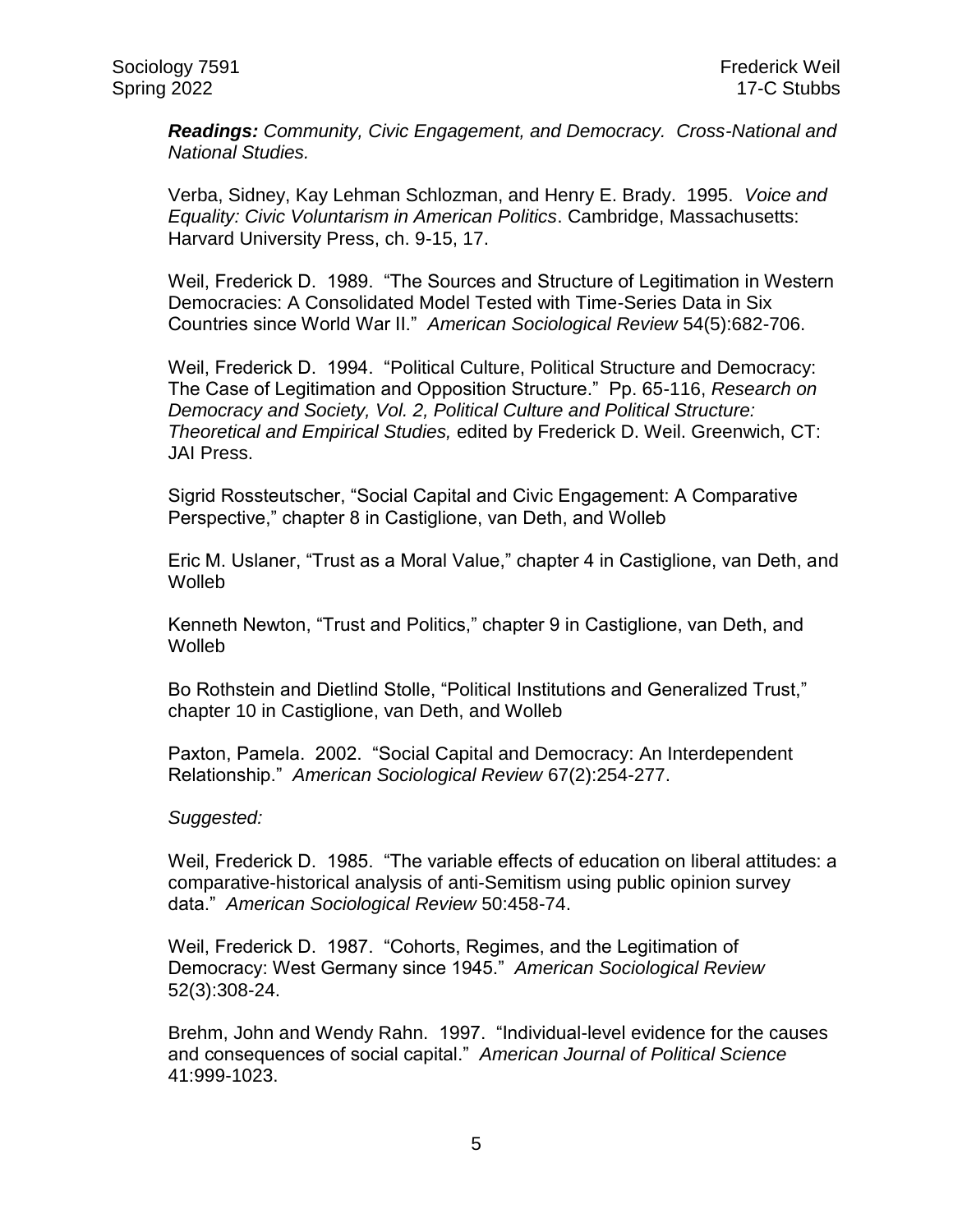Meindert Fennema and Jean Tillie, "Social Capital in Multicultural Society," chapter 13 in Castiglione, van Deth, and Wolleb

**Week 4.** Working with community organizations, nonprofits, & others

 Engaging with the community: issues in participant observation & action research; the role of the researcher

*Assignment: Student Study Design Presentations*

*Readings: Community and Democracy at the Local Level*

Berry, Jeffrey M., Kent E. Portney, and Ken Thomson. 1993. *The rebirth of urban democracy*. Washington, D.C.: Brookings Institution.

Sampson, Robert J., Jeffrey D. Morenoff, and Thomas Gannon-Rowley. 2002. "Assessing 'Neighborhood Effects': Social Processes and New Directions in Research." Pp. 443 in *Annual Review of Sociology*, vol. 28: Annual Reviews Inc.

Weil, Frederick D., and Heather M. Rackin. "Neighborhood Organizations and the Repopulation of New Orleans after Hurricane Katrina." Paper presented at the Researchers Meeting of the Natural Hazards Workshop, Broomfield, Colorado, July 14-17, 2019.

Herman Lelieveldt, "Neighborhood Politics," chapter 12 in Castiglione, van Deth, and Wolleb

Blanchard, Troy and Todd L. Matthews. 2006. "The Configuration of Local Economic Power and Civic Participation in the Global Economy." *Social Forces (University of North Carolina Press)* 84(4):2241-2257.

Tolbert, Charles M., Thomas A. Lyson, and Michael D. Irwin. 1998b. "Local Capitalism, Civic Engagement, and Socioeconomic Well-Being." *Social Forces* 77(2):401-427.

**Week 5.** Quantitative methods: issues in field methods of data collection & strategies of sampling

*Assignment: Student Study Design Presentations*

*Readings: Methodological Issues in Community Research*

Jan W. van Deth, "Measuring Social Capital," chapter 6 in Castiglione, van Deth, and Wolleb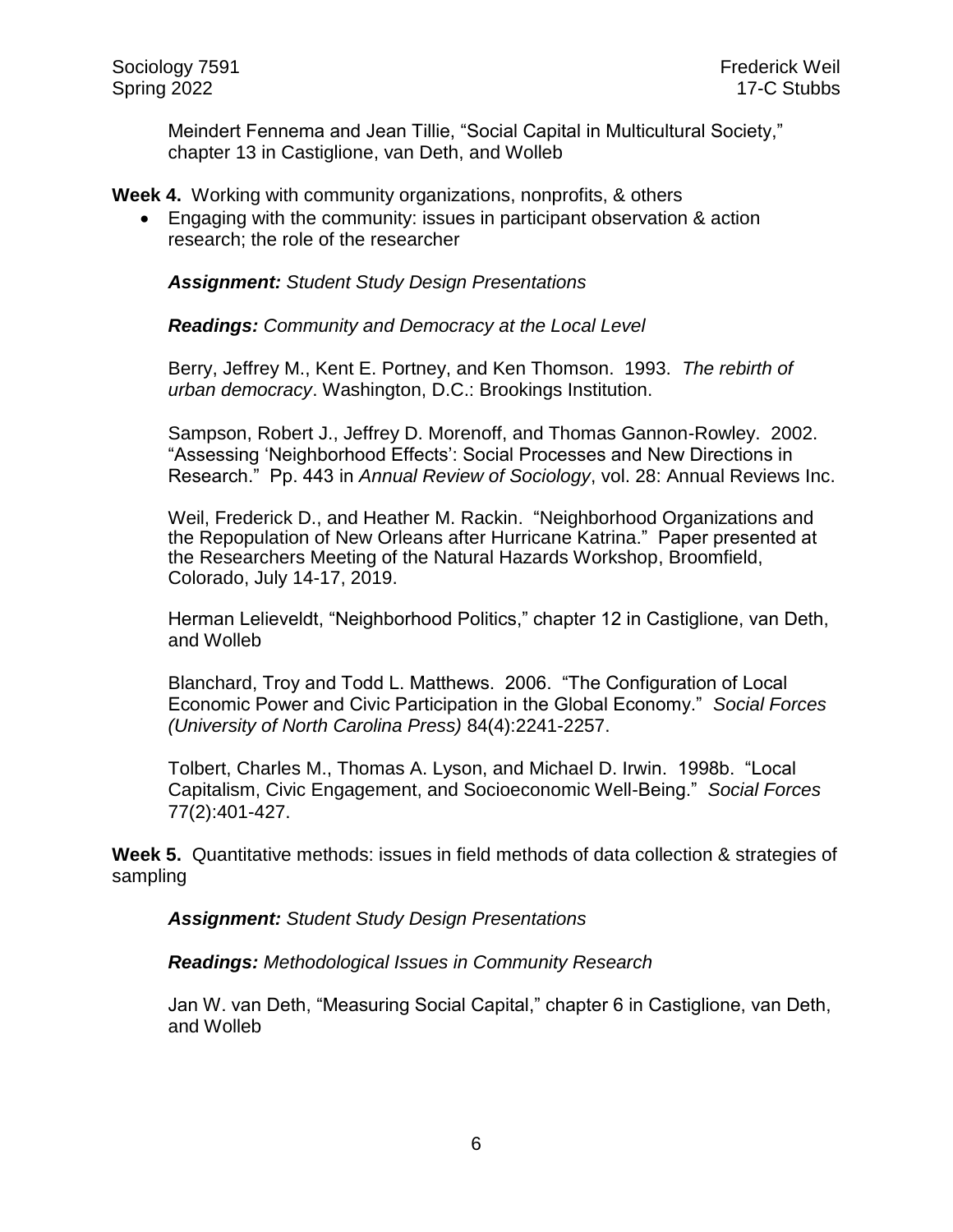Auspos, Patricia. 2012. "Using Neighborhood Survey Data to Understand Neighborhoods and Improve Practice in Comprehensive Place-Based Change Efforts." Aspen Institute, Washington, DC.

Norris, Fran H. 2006. "Disaster research methods: Past progress and future directions." *Journal of Traumatic Stress* 19(2):173-184. 10.1002/jts.20109.

Prewitt, Kenneth, Christopher D. Mackie, and Hermann Habermann. 2014. *Civic Engagement and Social Cohesion: Measuring Dimensions of Social Capital to Inform Policy*. Washington, DC: National Research Council, The National Academies Press. [http://www.nap.edu/catalog.php?record\\_id=18831](http://www.nap.edu/catalog.php?record_id=18831)

Weil, Frederick D. 2020. "Researching Crime After a Disaster: What We Can Learn From a Large Survey in New Orleans After Hurricane Katrina." *American Behavioral Scientist* 64(8):1111-1128. DOI: 10.1177/0002764220938107. Read sections on sampling and study design.

*Sampling Issues after Katrina (just read for sampling information):*

Galea, Sandro, Andrea R. Maxwell, and Fran Norris. 2008. "Sampling and design challenges in studying the mental health consequences of disasters." *International Journal of Methods in Psychiatric Research* 17:S21-S28.

Kessler, Ronald C., Terence M. Keane, Robert J. Ursano, A. L. I. Mokdad, and Alan M. Zaslavsky. 2008. "Sample and design considerations in post-disaster mental health needs assessment tracking surveys." *International Journal of Methods in Psychiatric Research* 17:S6-S20.

Groen, Jeffrey A. and Anne E. Polivka. 2010. "Going Home after Hurricane Katrina: Determinants of Return Migration and Changes in Affected Areas." *Demography* (4):821.

Sastry, Narayan. 2009. "Tracing the Effects of Hurricane Katrina on the Population of New Orleans The Displaced New Orleans Residents Pilot Study." *Sociological Methods & Research* 38(1):171-196.

Paxson, Christina, Elizabeth Fussell, Jean Rhodes, and Mary Waters. 2012. "Five years later: Recovery from post traumatic stress and psychological distress among low-income mothers affected by Hurricane Katrina." *Social Science & Medicine* 74(2):150-157.

Deryugina, Tatyana, Laura Kawano, and Steven Levitt. 2013. "The Economic Impact of Hurricane Katrina on its Victims: Evidence from Individual Tax Returns." *unpublished paper*.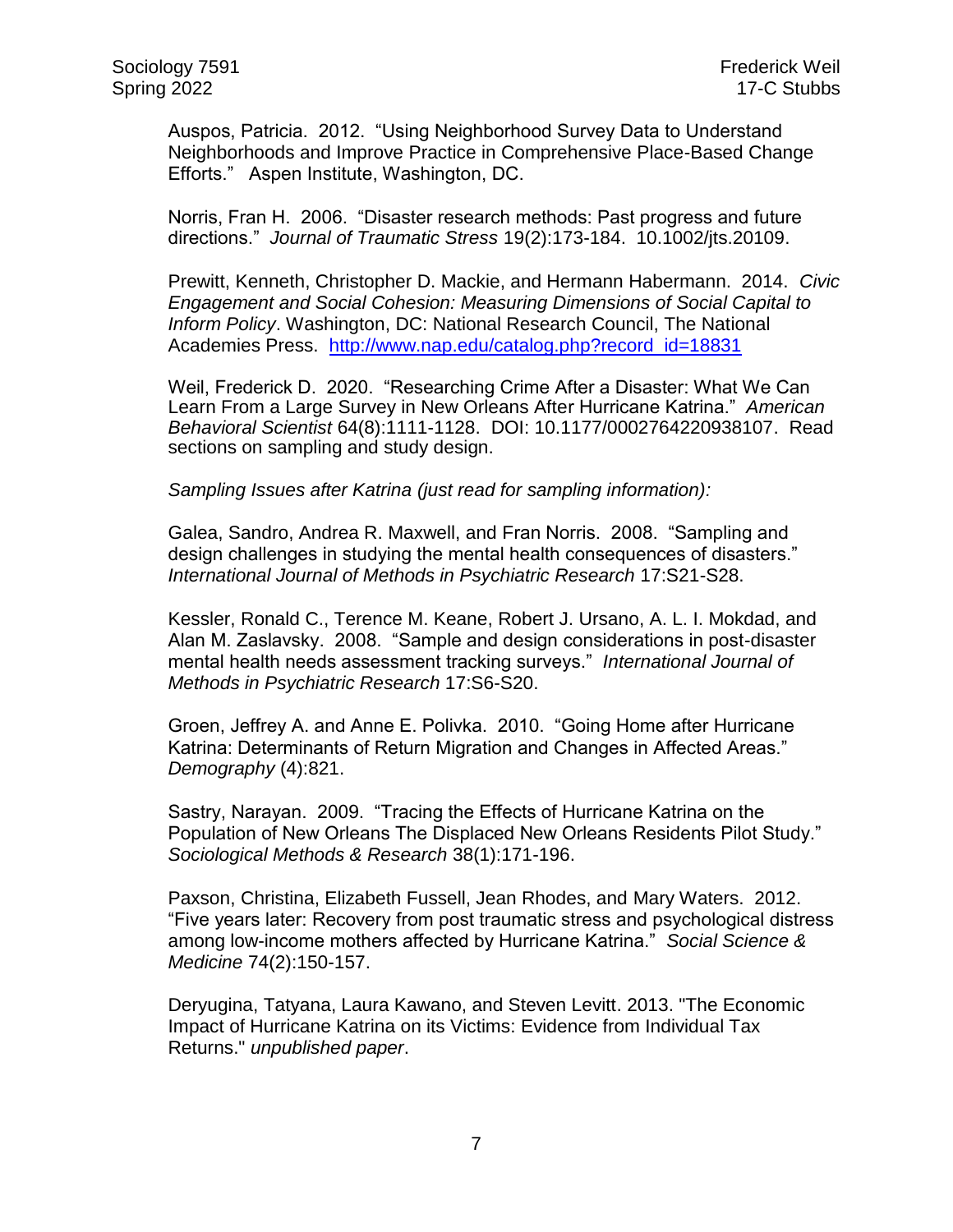Gallagher, Justin and Daniel Hartley. 2014. "Household Finance after a Natural Disaster: The Case of Hurricane Katrina." Federal Reserve Bank of Cleveland, Working Paper 1406.

Groen, J., M. Kutzbach, and A. Polivka. 2014. "Storms and Jobs: The Effect of Hurricanes on Individuals' Employment and Earnings Over the Long Term." in *Annual Meeting of the Population Association of America*. Boston, MA.

Sastry, Narayan and Jesse Gregory. 2014. "The Location of Displaced New Orleans Residents in the Year After Hurricane Katrina." *Demography*.

#### *Suggested:*

Groen, Jeffrey A. and Anne E. Polivka. 2008. "Hurricane Katrina Evacuees: Who They Are, Where They Are, and How They Are Faring." *Monthly Labor Review* 131(3):32-51.

Lowe, Sarah R., Emily E. Manove, and Jean E. Rhodes. 2013. "Posttraumatic stress and posttraumatic growth among low-income mothers who survived Hurricane Katrina." *Journal of Consulting and Clinical Psychology* 81(5):877- 889.

**Week 6.** Quantitative methods: mapping data & geospatial analysis

*Readings: Community and Geography*

Logan, John R. 2012. "Making a Place for Space: Spatial Thinking in Social Science." *Annual Review of Sociology* 38(1):507-524.

Cho, Wendy K. Tam and James G. Gimpel. 2012. "Geographic Information Systems and the Spatial Dimensions of American Politics." *Annual Review of Political Science* 15(1):443-460.

#### *Suggested:*

Odgers, Candice L., Avshalom Caspi, Christopher J. Bates, Robert J. Sampson, and Terrie E. Moffitt. 2012. "Systematic social observation of children's neighborhoods using Google street view: A reliable and cost-effective method." *Journal of Child Psychology and Psychiatry* 53(10):1009-1017.

Anselin, Luc. 2010. "Thirty years of spatial econometrics." *Papers in Regional Science* 89(1):3-25.

Rupasingha, Anil and Stephan J. Goetz. 2007. "Social and political forces as determinants of poverty: A spatial analysis." *The Journal of Socio-Economics* 36(4):650-671.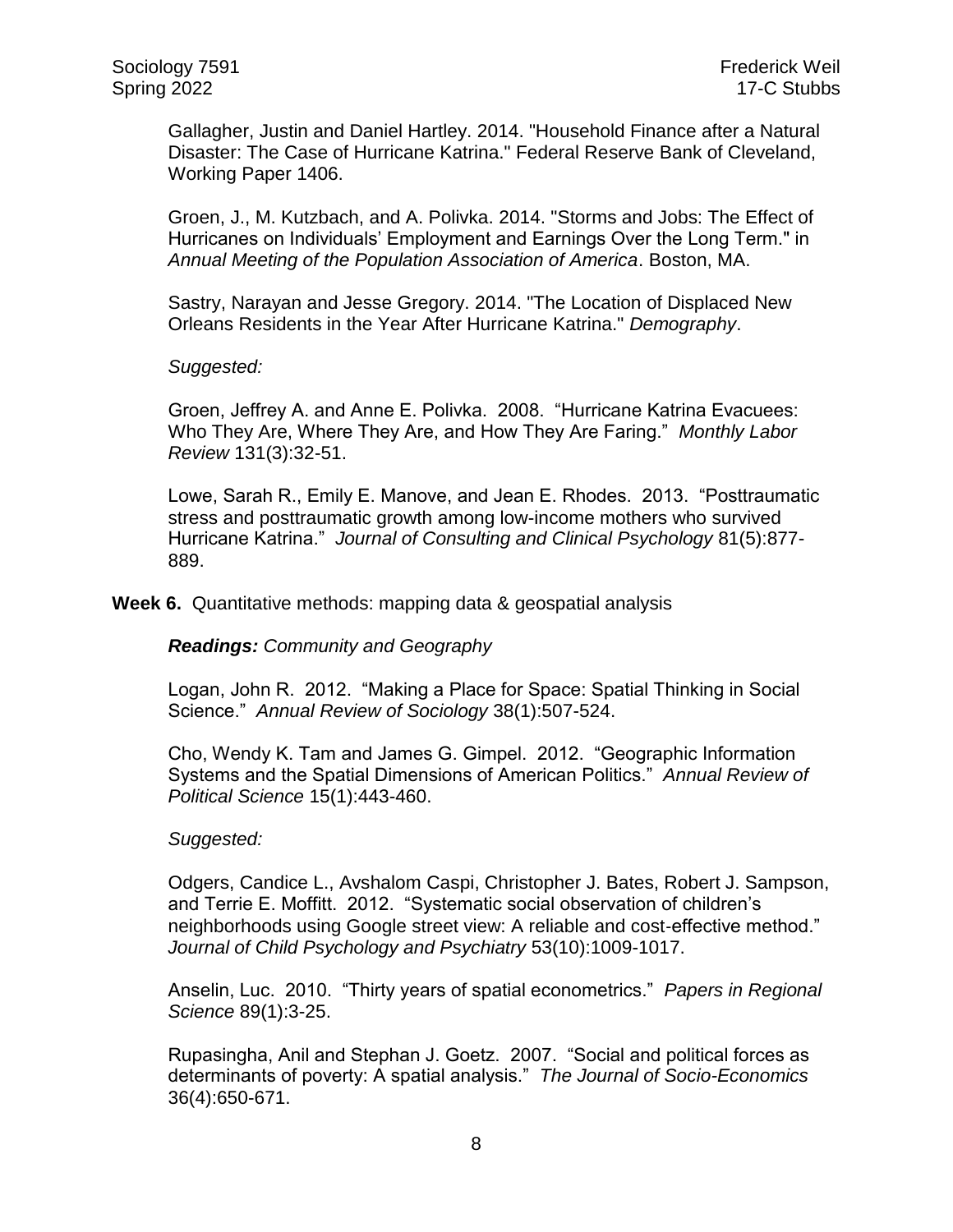Rupasingha, Anil, Stephan J. Goetz, and David Freshwater. 2006. "The production of social capital in US counties." *Journal of Socio-Economics* 35:83- 101.

**Week 7.** Quantitative methods: merging & managing data; combining one's own survey data & government data; multilevel analysis

*Readings: Social Capital, Community Development, Neighborhood Change: Poverty, Development, Health, Gentrification, Short-term Rentals (e.g. Airbnbs)*

Weil, Frederick D., Edward Shihadeh, and Timothy T. Reling. "Do Collective Resources Reduce Airbnbs in a Neighborhood? Evidence from New Orleans." Under review at *Social Forces*.

Weil, Frederick D., and Rhiannon A. Kroeger. "Race and Cardiovascular Risk in New Orleans Neighborhoods: Does Social Capital Matter?" Draft.

Weil, Frederick D., Oliver Garretson, Jiabin Fan, and Alison Qi. "Responses to the Covid-19 Pandemic: Anxiety, Isolation, Dispute, and Support." Paper presented at the Researchers Meeting of the 2021 Natural Hazards Research and Applications Workshop, Broomfield, Colorado.

Vivien Lowndes and Lawrence Pratchett, "Public Policy and Social Capital," chapter 24 in Castiglione, van Deth, and Wolleb

Ludwig, Jens, Greg J. Duncan, Lisa A. Gennetian, Lawrence F. Katz, Ronald C. Kessler, Jeffrey R. Kling, and Lisa Sanbonmatsu. 2012. "Neighborhood Effects on the Long-Term Well-Being of Low-Income Adults." *Science* 337(6101):1505- 1510.

Hwang, Jackelyn and Robert J. Sampson. 2014. "Divergent Pathways of Gentrification: Racial Inequality and the Social Order of Renewal in Chicago Neighborhoods." *American Sociological Review* 79:726-751.

Alice O'Connor, "Swimming against the Tide: A Brief History of Federal Policy in Poor Communities." Chap 2 in DeFilippis & Saegert

James DeFilippis, "Community Control and Development: The Long View." Chap 3 in DeFilippis & Saegert

Sites, William, Robert J. Chaskin, and Virginia Parks, "Reframing community practice for the 21st century: Multiple traditions, multiple challenges." Chap 4 in DeFilippis & Saegert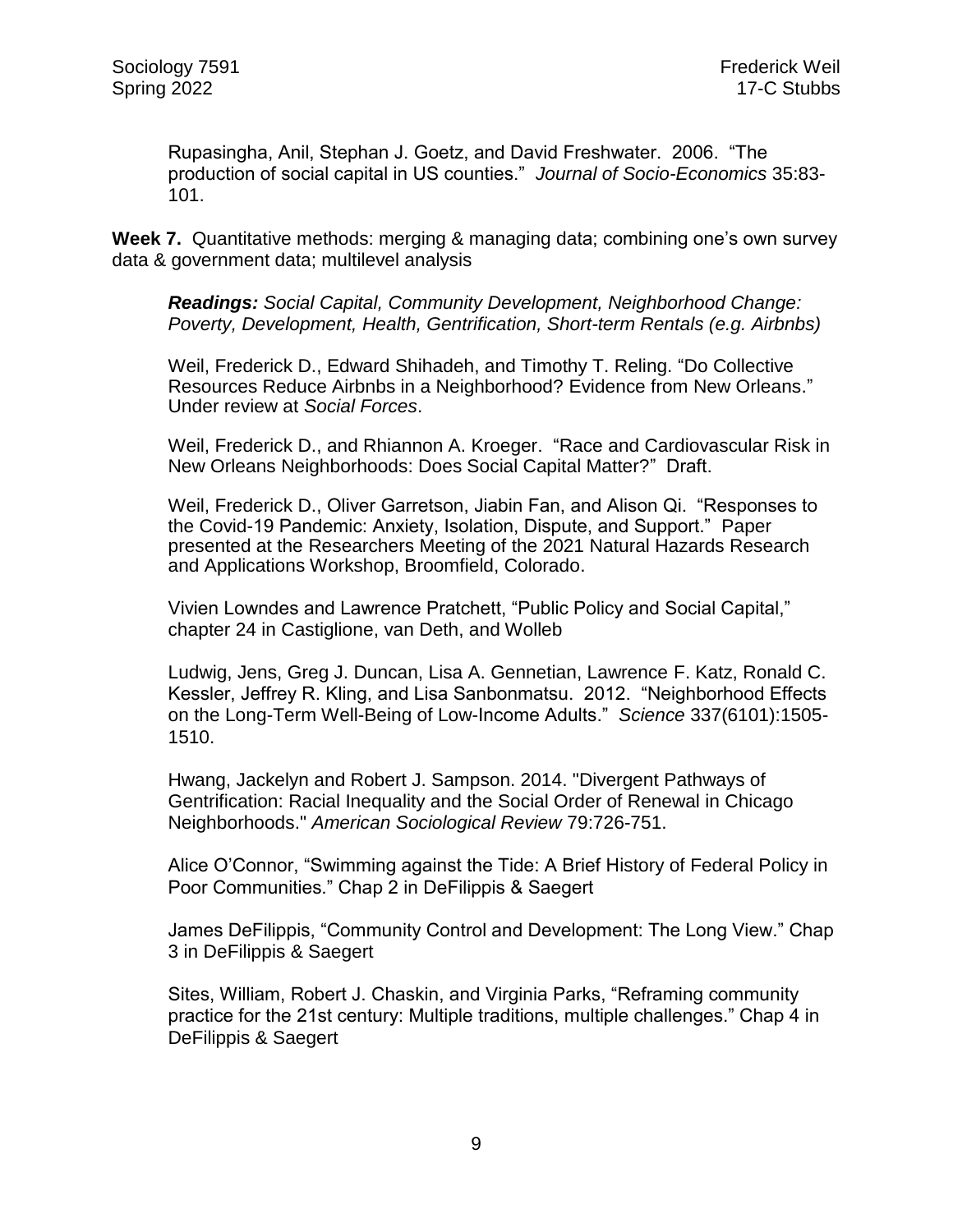Norman J. Glickman and Lisa J. Servon, "More than Bricks and Sticks: Five Components of Community Development Corporation Capacity." Chap 6 in DeFilippis & Saegert

Susan Stall and Randy Stoecker, "Community Organizing or Organizing Community? Gender and the Crafts of Empowerment." Chap 22 in DeFilippis & Saegert

Saegert, Susan, "Building Civic Capacity in Urban Neighborhoods: An Empirically Grounded Anatomy." Chap 24 in DeFilippis & Saegert

David Micah Greenberg, "How Does Community Matter for Community Organizing?" Chap 25 in DeFilippis & Saegert

Newman, Kathe, "Post-Industrial Widgets: Capital Flows and the Production of the Urban." International Journal of Urban and Regional Research 33 (2): 314- 331. Chap 30 in DeFilippis & Saegert

Randy Stoecker, "The CDC Model of Urban Development: A Critique and an Alternative." Chap 42 in DeFilippis & Saegert

Anne C. Kubisch, Patricia Auspos, Prudence Brown, Robert Chaskin, Karen Fulbright-Anderson, and Ralph Hamilton, "Strengthening the Connections between Communities and External Resources." Chap 43 in DeFilippis & Saegert

Ehrenhalt, Alan. 2012. *The great inversion and the future of the American city*. New York: Knopf.

Lees, Loretta, Tom Slater, and Elvin Wyly. 2013. *Gentrification*. New York: Routledge.

Silverman, Robert Mark, and Kelly L. Patterson, *Qualitative Research Methods for Community Development, 2nd Edition*, Routledge, 2022.

#### *Suggested:*

Weil, Frederick D., Michael S. Barton, and Connor L. Burruss. "Social Capital and Foreclosures in Baton Rouge at the Start of the Housing Bubble." Paper presented at the Annual Meetings of the Southern Sociological Society, Atlanta, April 10-13, 2019.

Barton, Michael S., Frederick D. Weil and Nicholas Van De Voorde. "Interrogating the Importance of Community for the Relationship of Gentrification with Health." Revise and Resubmit status at *Housing Policy Debate.*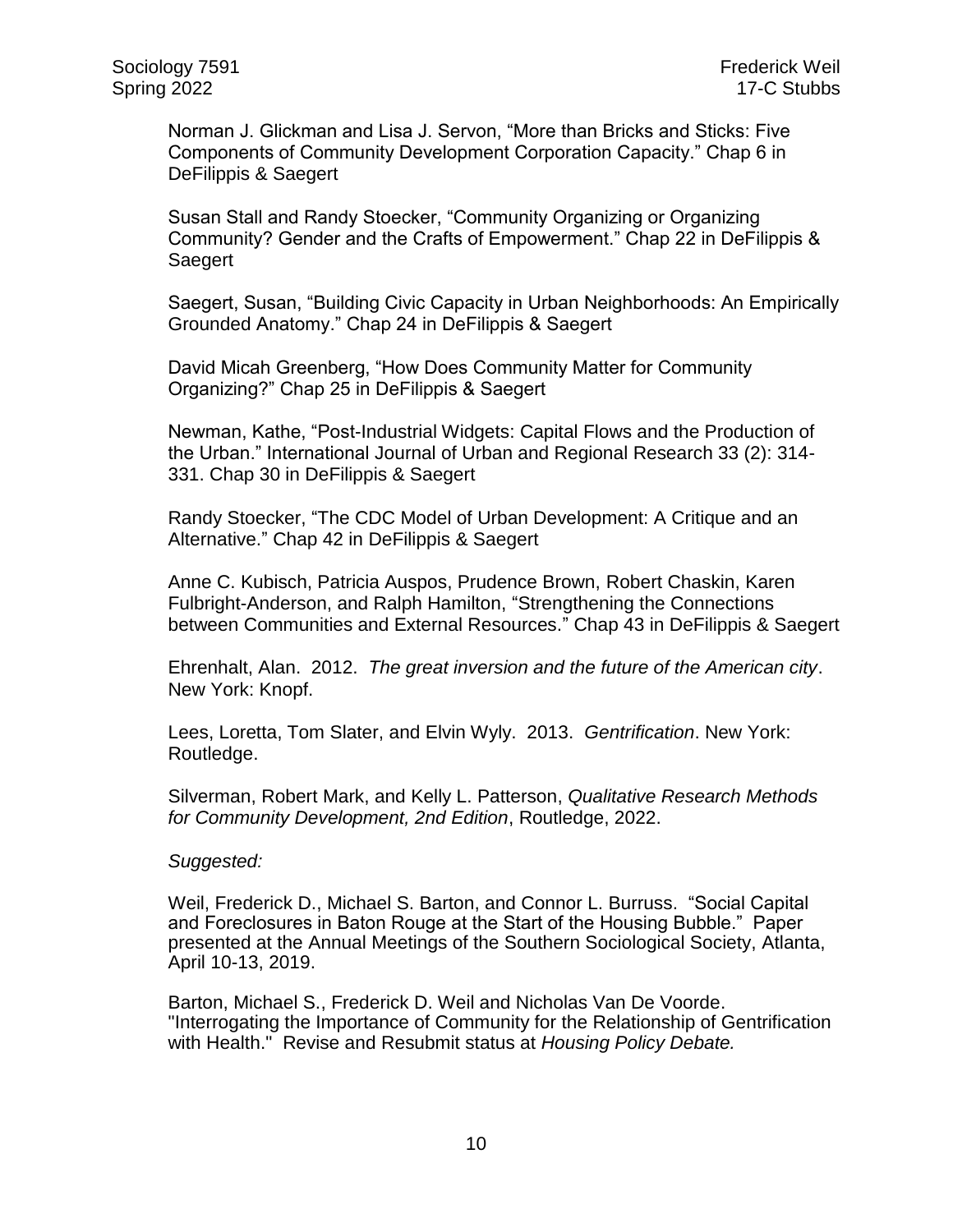John Logan and Harvey Molotch, "The City as a Growth Machine," in Lin and Mele

Saskia Sassen, "Whose City Is It? Globalization and the Formation of New Claims," in Lin and Mele

Richard Florida, "Cities and the Creative Class," in Lin and Mele

Loic J.D. Wacquant and William Julius Wilson, "The Cost of Racial and Class Exclusion in the Inner City," in Lin and Mele

Alejandro Portes and Robert D. Manning, "The Immigrant Enclave: Theory and Empirical Examples," in Lin and Mele

Saegert, Susan, J. Phillip Thompson, and Mark R. Warren, eds. 2001. *Social capital and poor communities*. New York: Russell Sage Foundation.

Wim Wiewel, Michael Teitz, and Robert Giloth, "The Economic Development of Neighborhoods and Localities." Chap 11 in DeFilippis & Saegert

Owens, Michael Lee, "Capacity Building: The case of faith-based organizations." Chap 15 in DeFilippis & Saegert

Prudence Brown, Robert Chaskin, Ralph Hamilton, and Harold Richman, "Toward Greater Effectiveness in Community Change: Challenges and Responses for Philanthropy." Chap 16 in DeFilippis & Saegert

Mayer, Neil and Langley Keyes, "City Government's Role in the Community Development System." Chap 17 in DeFilippis & Saegert

Fisher, Robert, DeFilippis, James, and Eric Shragge, "History Matters: Cannons, Anti-Cannons and Critical Lessons from the Past." Chap 21 in DeFilippis & Saegert

Bill Traynor, "Community Building: Limitations and Promises." Chap 23 in DeFilippis & Saegert

Xavier de Souza Briggs, "Doing Democracy Up-Close: Culture, Power, and Communication in Community Planning." Chap 26 in DeFilippis & Saegert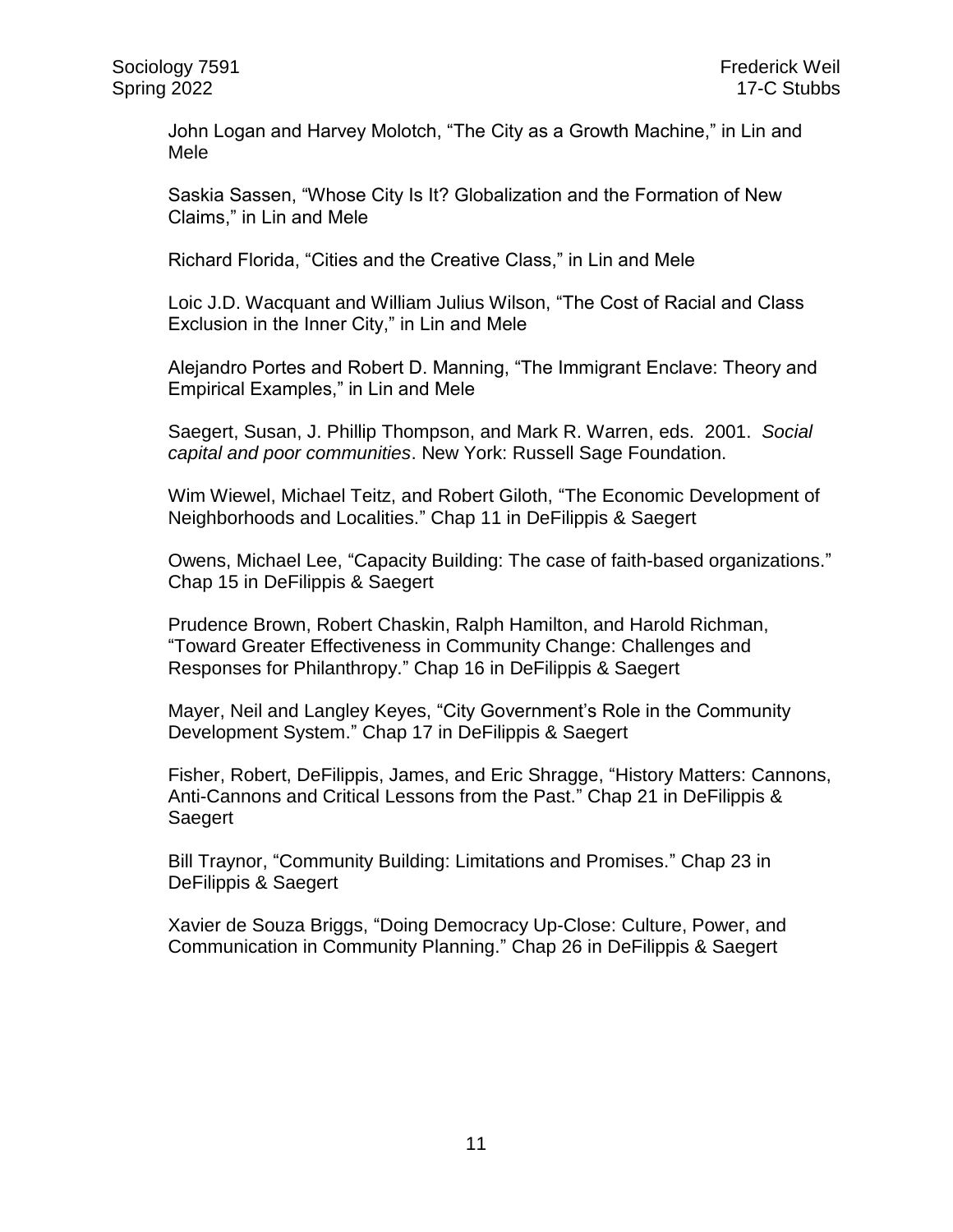Sociology 7591 Frederick Weil Spring 2022 17-C Stubbs

**Week 8.** Qualitative methods: visual sociology, photo essays, video ethnography – field work, post-production, & editing (see [http://www.rickweil.com/NolaNBHs/,](http://www.rickweil.com/NolaNBHs/) [http://www.rickweil.com/Visual/\)](http://www.rickweil.com/Visual/)

*Readings: Ethnographic Studies of Community (read selections of your choice in 2-3 of the following)*

Duneier, Mitchell, Philip Kasinitz, and Alexandra A. Murphy, eds. 2014. *The Urban Ethnography Reader.* New York: Oxford University Press. (selections)

Halseth, Greg, Sean Markey, Laura Ryser, and Don Manson. 2016. *Doing Community-Based Research: Perspectives from the Field*. Montreal: McGill-Queen's University Press. ISBN-13: 978-0773547285.

Whyte, William Foote. 1943. *Street Corner Society: The Social Structure of an Italian Slum*. Chicago: University of Chicago Press.

Gans, Herbert J. 1962. *The Urban Villagers; Group and Class in the Life of Italian-Americans*. New York: Free Press of Glencoe.

Stack, Carol B. 1974. *All Our Kin: Strategies for Survival in a Black Community*. New York,: Harper & Row.

Anderson, Elijah. 1999. *Code of the Streets*. New York: W.W. Norton.

Pattillo, Mary E. 1999. *Black Picket Fences: Privilege and Peril among the Black Middle Class*. Chicago: University of Chicago Press.

Duneier, Mitchell and Ovie Carter. 1999. *Sidewalk*. New York: Farrar, Straus and Giroux.

Bourgois, Philippe I. 2003. *In search of respect: selling crack in El Barrio*. Cambridge; New York: Cambridge University Press

Smith, Sandra Susan. 2007. *Lone Pursuit: Distrust and Defensive Individualism among the Black Poor*. New York: Russell Sage Foundation.

Venkatesh, Sudhir Alladi. 2009. *Off the Books: The Underground Economy of the Urban Poor*. Cambridge: Harvard University Press.

Small, Mario Luis. 2009. *Unanticipated Gains: Origins of Network Inequality in Everyday Life*. Oxford ; New York: Oxford University Press.

Ho, Karen. 2009. *Liquidated: an ethnography of Wall Street*. Durham: Duke University Press.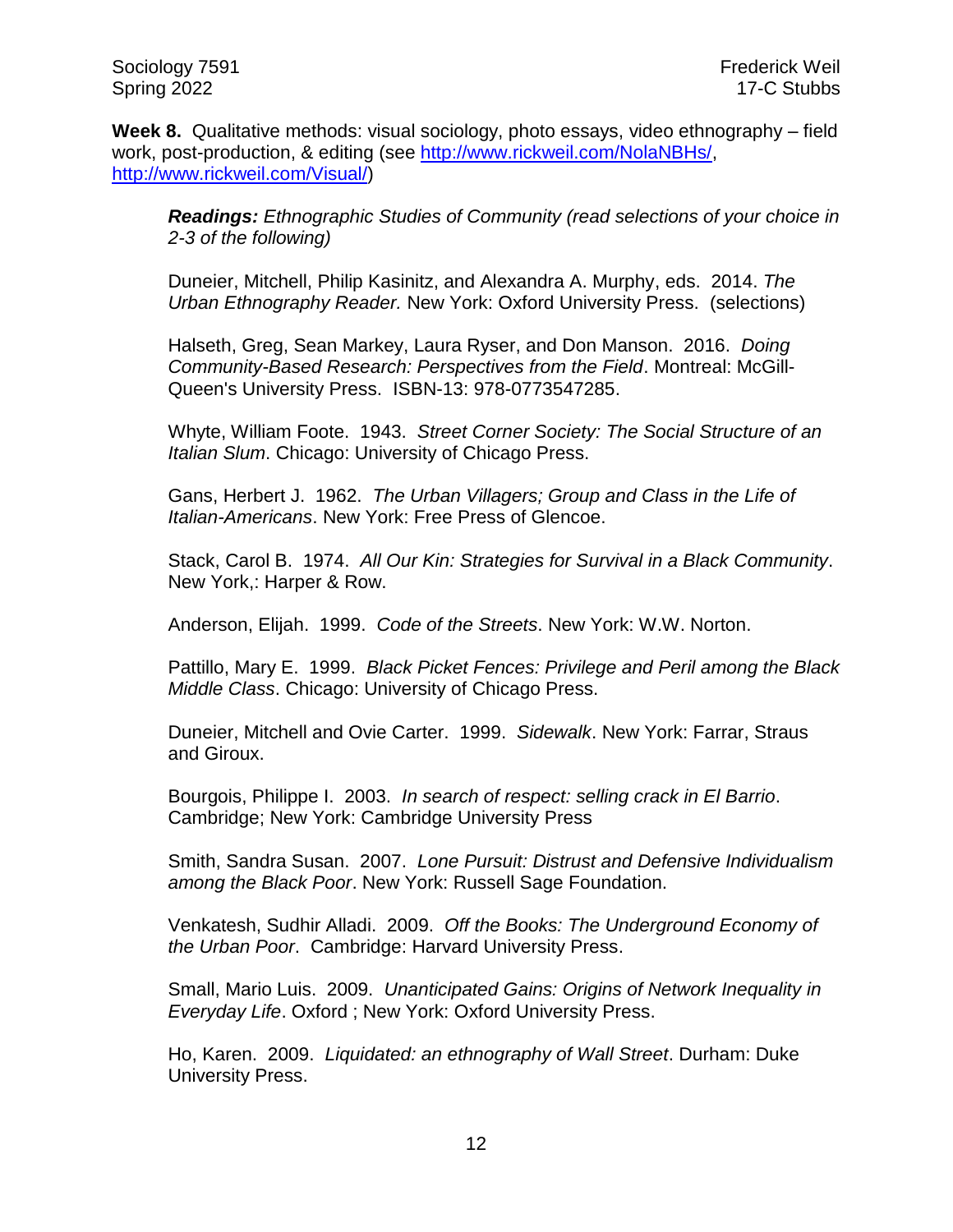Zuev, Dennis and Jerome Krase. 2017. "Visual Sociology." in Sociopedia.isa. <http://www.sagepub.net/isa/resources/pdf/VisualSociology.pdf>

**Week 9.** Qualitative methods: content analysis; grounded theory; transcript coding & emergent categories; theory development

*Readings: Social Capital and Disaster Recovery*

Aldrich, Daniel P. 2012. *Building Resilience: Social Capital in Post-Disaster Recovery*. Chicago: University Of Chicago Press, ch. 1, 2, 7; skim ch. 3-6.

Norris, Fran H., Susan P. Stevens, Betty Pfefferbaum, Karen F. Wyche, and Rose L. Pfefferbaum. 2008. "Community Resilience as a Metaphor, Theory, Set of Capacities, and Strategy for Disaster Readiness." *American Journal of Community Psychology* 41(1/2):127-150.

Weil, Frederick D. 2011. "Rise of Community Organizations, Citizen Engagement, and New Institutions," in Amy Liu, Roland V. Anglin, Richard M. Mizelle, and Allison Plyer. 2011. *Resilience and Opportunity: Lessons from the U.S. Gulf Coast after Katrina and Rita*. Washington, D.C.: Brookings Institution.

Weil, Frederick D., Heather M. Rackin, and David Maddox. 2018. "Collective Resources in the Repopulation of New Orleans after Hurricane Katrina." *Natural Hazards* 94(2): 927-952*.* DOI: 10.1007/s11069-018-3432-7. <https://rdcu.be/4ThY>

Weil, Frederick D., and Heather M. Rackin. "Neighborhood Organizations and the Repopulation of New Orleans after Hurricane Katrina." Paper presented at the Researchers Meeting of the Natural Hazards Workshop, Broomfield, Colorado, July 14-17, 2019.

Weil, Frederick D., Hyojung Kim, Heather Rackin, and David Maddox. 2019. "Collective Resources and Employment in New Orleans after Hurricane Katrina." Under revision.

Sherrieb, Kathleen, Fran Norris, and Sandro Galea. 2010. "Measuring Capacities for Community Resilience." *Social Indicators Research* 99(2):227- 247.

Beggs, John J., Valerie A. Haines, and Jeanne S. Hurlbert. 1996. "Situational contingencies surrounding the receipt of informal support." *Social Forces* 75:201-22.

Browning, Christopher R., Danielle Wallace, Seth L. Feinberg, and Kathleen A. Cagney. 2006. "Neighborhood Social Processes, Physical Conditions, and Disaster-Related Mortality: The Case of the 1995 Chicago Heat Wave." *American Sociological Review* 71(4):661-678.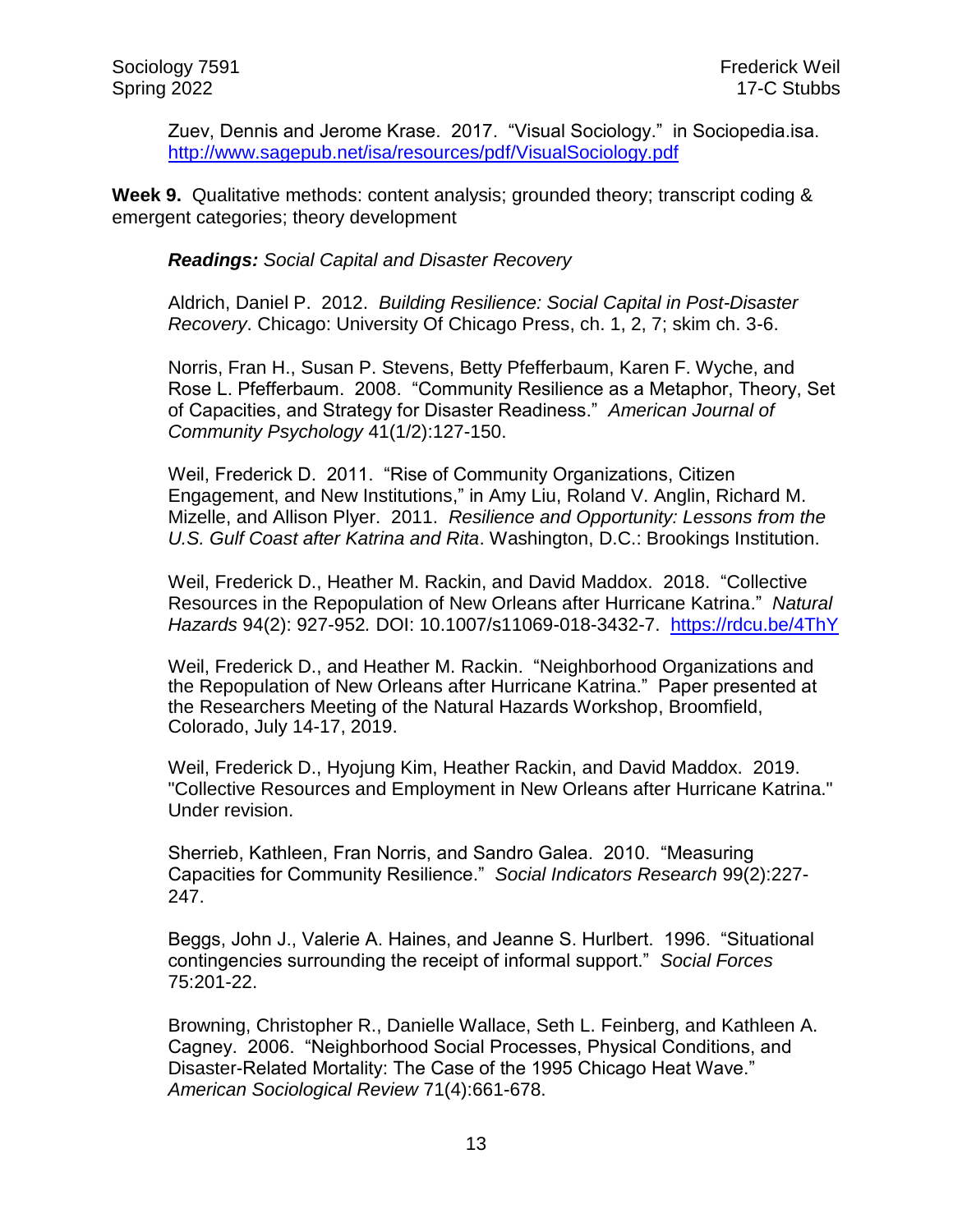Chamlee-Wright, Emily and Virgil Storr. 2011. "Social capital, lobbying and community-based interest groups." *Public Choice* 149(1/2):167-185.

Cutter, Susan L., Christopher G. Burton, and Christopher T. Emrich. 2010. "Disaster Resilience Indicators for Benchmarking Baseline Conditions." *Journal of Homeland Security and Emergency Management* 7(1):1-22.

Frankenberg, Elizabeth, Jenna Nobles, and Cecep Sumantri. 2012. "Community Destruction and Traumatic Stress in Post-Tsunami Indonesia." *Journal of Health & Social Behavior* 53(4):498-514.

Buttenheim, Alison. 2010. "Impact evaluation in the post-disaster setting: a case study of the 2005 Pakistan earthquake." *Journal of Development Effectiveness* 2:197.

Le, Felice, Melissa Tracy, Fran Norris, and Sandro Galea. 2013. "Displacement, county social cohesion, and depression after a large-scale traumatic event." *Social Psychiatry & Psychiatric Epidemiology* 48(11):1729-1741.

Lee, Matthew R. and Troy C. Blanchard. 2012. "Community Attachment and Negative Affective States in the Context of the BP Deepwater Horizon Disaster." *American Behavioral Scientist* 56(1):24-47.

Nakagawa, Yuko and Rajib Shaw. 2004. "Social Capital: A Missing Link to Disaster Recovery." *International Journal of Mass Emergencies and Disasters* 22(1):5-34.

Seidman, Karl F. 2013. *Coming home to New Orleans: Neighborhood Rebuilding after Katrina*. Oxford; New York: Oxford University Press.

Wooten, Tom. 2012. *We Shall Not Be Moved: Rebuilding Home in the Wake of Katrina*. Boston: Beacon Press.

#### *Suggested:*

Weil, Frederick, Matthew Lee, and Edward Shihadeh. 2011. "The Burdens of Social Capital: How Socially-Involved People Dealt with Stress after Hurricane Katrina." *Social Science Research* 41(1):110-119. DOI: 10.1016/j.ssresearch.2011.06.006

Patterson, Olivia, Frederick D. Weil, and Kavita Patel. 2010. "The Role of Community in Disaster Response: Conceptual Models." *Population Research and Policy Review* 29, 2:127-141. DOI 10.1007/s11113-009-9133-x.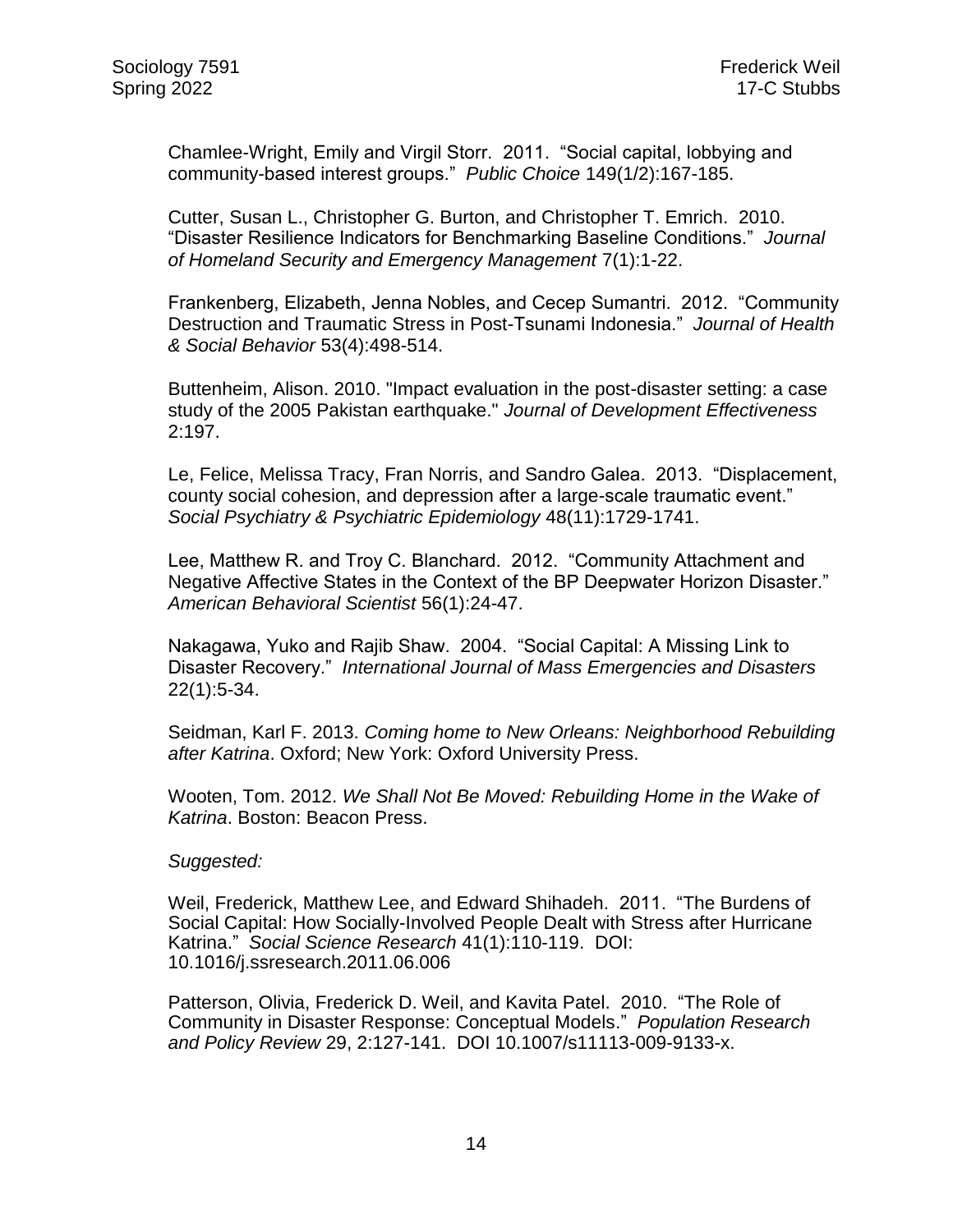Lee, Matthew R., Frederick D. Weil, and Edward S. Shihadeh. 2007. "The FEMA Trailer Parks: Negative Perceptions and the Social Structure of Avoidance." *Sociological Spectrum,* 27: 741–766.

Erikson, Kai. 1976. *Everything in its Path: Destruction of Community in the Buffalo Creek Flood*. New York: Simon and Schuster.

Erikson, Kai. 1994. *A New Species of Trouble: Explorations in Disaster, Trauma, and Community*. New York: W.W. Norton & Co.

Dillard, Maria K., Theresa L. Goedeke, Susan Lovelace, and Angela Orthmeyer. 2013. "Monitoring Well-being and Changing Environmental Conditions in Coastal Communities: Development of an Assessment Method." Technical Memorandum NOS NCCOS 174. NOAA, Silver Spring, MD.

Norris, Fran H., Melissa Tracy, and Sandro Galea. 2009. "Looking for resilience: Understanding the longitudinal trajectories of responses to stress." *Social Science & Medicine* 68(12):2190-2198. 10.1016/j.socscimed.2009.03.043.

Norris, Fran H. 2006. "Disaster research methods: Past progress and future directions." *Journal of Traumatic Stress* 19(2):173-184. 10.1002/jts.20109.

Healy, Andrew and Neil Malhotra. 2009. "Myopic Voters and Natural Disaster Policy." *American Political Science Review* 103(3):387-406.

Cutter, Susan L., Bryan J. Boruff, and W. Shirley. 2003. "Social Vulnerability to Environmental Hazards." *Social Science Quarterly (Blackwell Publishing Limited)* 84(2):242-261.

Cutter, Susan L. and Christina Finch. 2008. "Temporal and spatial changes in social vulnerability to natural hazards." *Proceedings of the National Academy of Sciences of the United States of America* 105(7):2301-2306.

Picou, J. Steven, Brent K. Marshall, and Duane A. Gill. 2004. "Disaster, Litigation and the Corrosive Community." *Social Forces* 82(4):1493-1522.

Tierney, Kathleen and Michel Bruneau. 2007. "Conceptualizing and Measuring Resilience: A Key to Disaster Loss Reduction." *TR News* 250(May-June):14-17.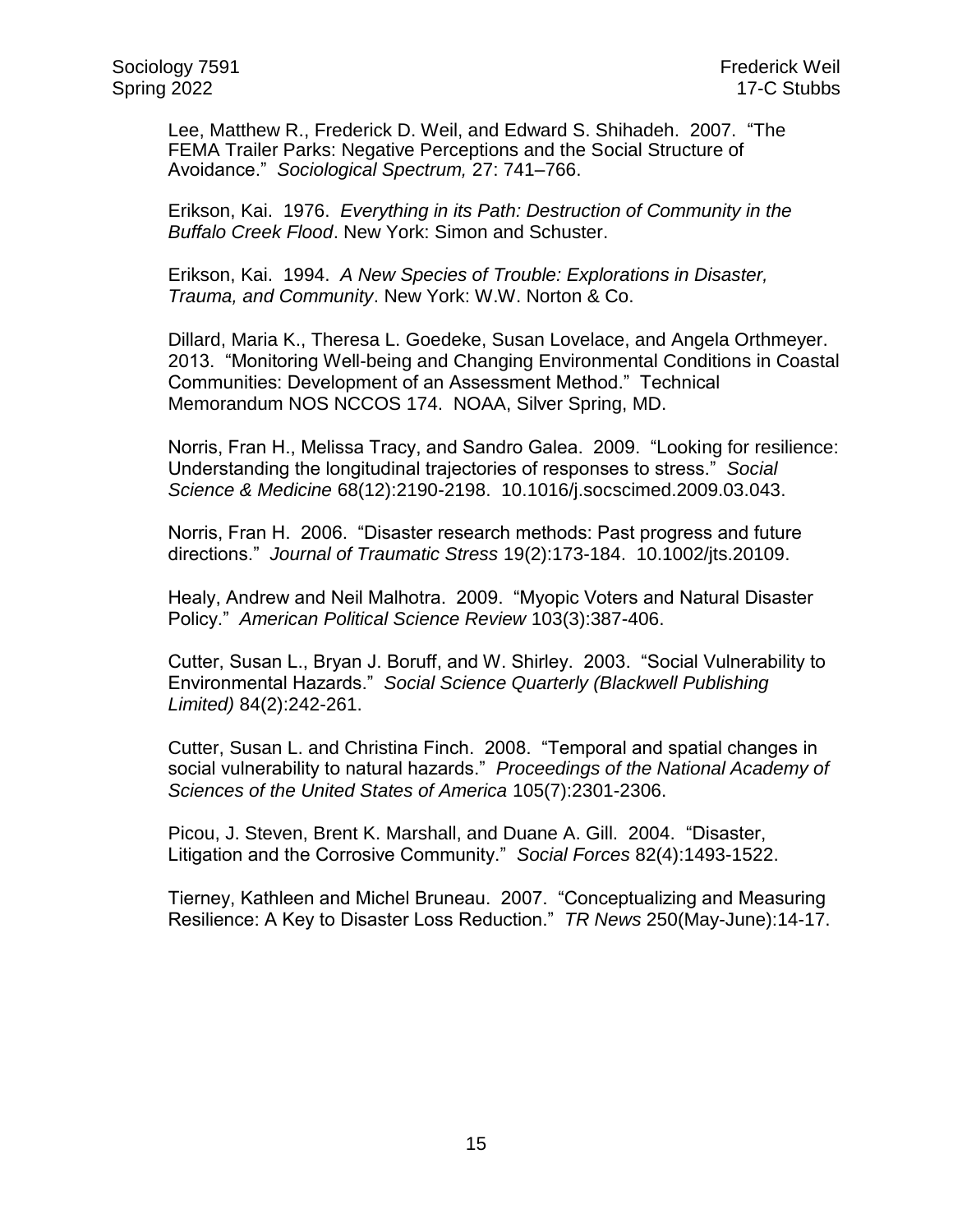Sociology 7591 Frederick Weil Spring 2022 **17-C Stubbs** 

**Week 10.** Comparative historical context and the logic of analysis: combining multimethod materials to develop and test hypotheses, and tell a complete story and structural analysis

# *Readings: Social Capital and Participation*

Sampson, Robert J., Heather MacIndoe, Doug McAdam, and Simon Weffer-Elizondo. 2005. "Civil Society Reconsidered: The Durable Nature and Community Structure of Collective Civic Action." *American Journal of Sociology* 111(3):673-714.

Paxton, Pamela. 1999. "Is social capital declining in the United States? A multiple indicator assessment." *American Journal of Sociology* 105(1):88.

Paxton, Pamela. 2007. "Association Memberships and Generalized Trust: A Multilevel Model Across 31 Countries." *Social Forces* 86(1):47-76.

Gamm, Gerald and Robert D. Putnam. 1999. "The Growth of Voluntary Associations in America, 1840-1940." *Journal of Interdisciplinary History* 29(4):511-557.

Skocpol, Theda, Marshall Ganz, and Ziad Munson. 2000. "A nation of organizers: the institutional origins of civic voluntarism in the United States." *The American Political Science Review* 94:527-46.

William Maloney, "Interests Groups and Social Capital," chapter 11 in Castiglione, van Deth, and Wolleb

Marc Hooghe, "Voluntary Associations and Socialization," chapter 20 in Castiglione, van Deth, and Wolleb

#### *Suggested:*

Hill, Kim Quaile and Tetsuya Matsubayashi. 2005. "Civic Engagement and Mass -- Elite Policy Agenda Agreement in American Communities." *American Political Science Review* 99(2):215-224.

Lewis, Valerie A., Carol Ann MacGregor, and Robert D. Putnam. 2013. "Religion, networks, and neighborliness: The impact of religious social networks on civic engagement." *Social Science Research* 42(2):331-346.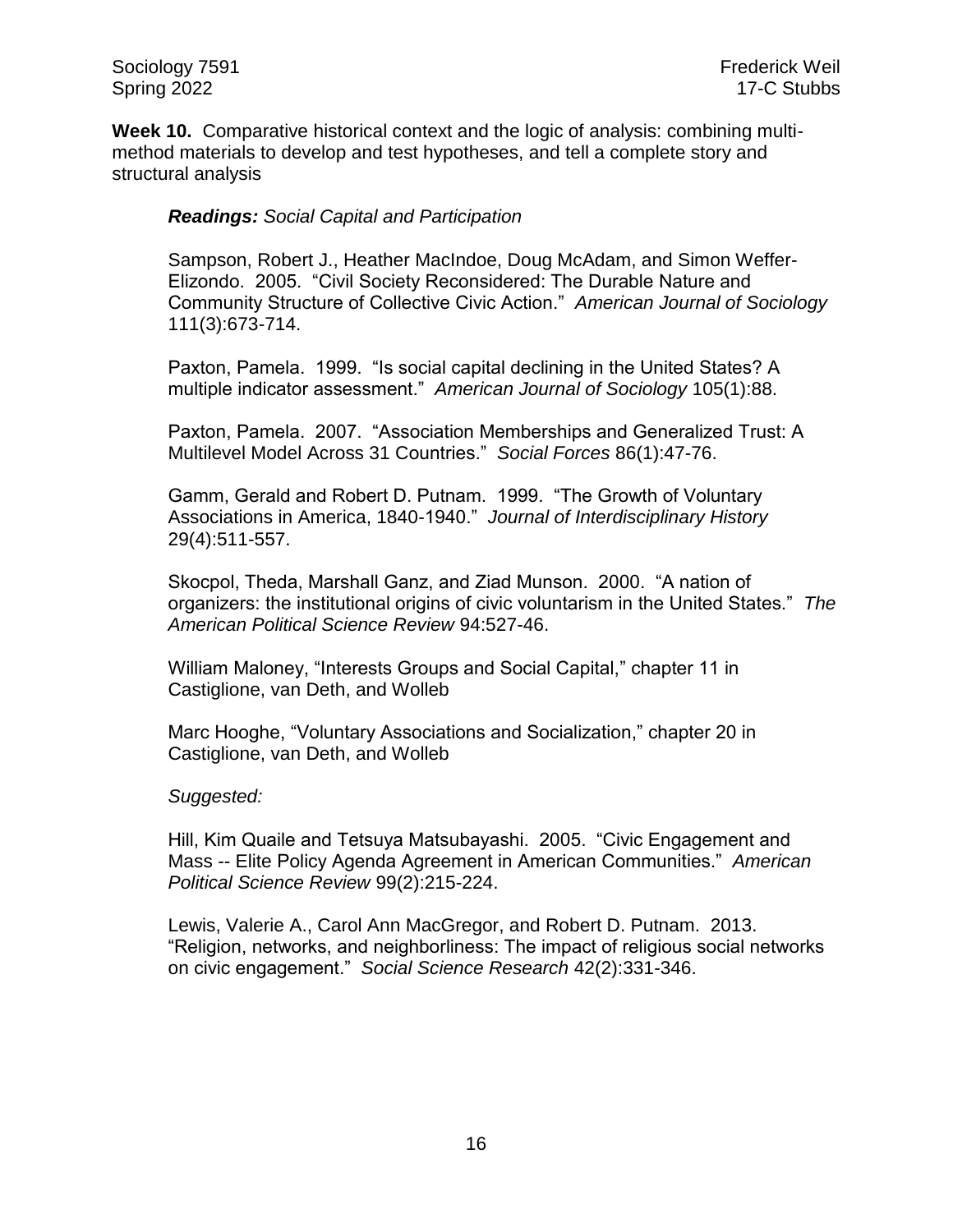#### **Week 11.** *Student Reports*

*Readings: Collective Efficacy, Crime, and Social Networks*

Sampson, Robert J., Stephen W. Raudenbush, and Felton Earls. 1997. "Neighborhoods and violent crime: A multilevel study of collective efficacy." *Science* 277(5328):918-924.

Robert J. Sampson, *Great American city,* ch. 5-8

Sampson, Robert J. and Corina Graif. 2009. "Neighborhood Social Capital as Differential Social Organization: Resident and Leadership Dimensions." *American Behavioral Scientist* 52(11):1579-1605.

Sampson, Robert J. and Corina Graif. 2009. "Neighborhood Networks and Processes of Trust." Pp. 182-216 in *Whom Can We Trust? How Groups, Networks, and Institutions Make Trust Possible*, edited by Karen Cook, Russell Hardin, and Margaret Levi. New York: Russell Sage Foundation.

Weil, Frederick D., Michael S. Barton, Heather M. Rackin, Matthew Valasik, and David Maddox. 2019. "Collective resources and violent crime reconsidered: New Orleans before and after Hurricane Katrina." *Journal of Interpersonal Violence*. doi.org/10.1177/0886260518822345

Weil, Frederick D. 2020. "Researching Crime After a Disaster: What We Can Learn From a Large Survey in New Orleans After Hurricane Katrina." *American Behavioral Scientist* 64(8):1111-1128. DOI: 10.1177/0002764220938107

Brown, Kevin J., and Frederick D. Weil. 2019. "Strangers in the Neighborhood: Violence and Neighborhood Boundaries." *Journal of Contemporary Ethnography*. DOI: 10.1177/0891241619857150

Hipp, John R. 2007. "Block, Tract, and Levels of Aggregation: Neighborhood Structure and Crime and Disorder as a Case in Point." *American Sociological Review* 72(5):659-680.

Papachristos, Andrew V., David M. Hureau, and Anthony A. Braga. 2013. "The Corner and the Crew: The Influence of Geography and Social Networks on Gang Violence." *American Sociological Review* 78(3):417-447.

#### *Suggested:*

Hipp, John R. and Andrew Perrin. 2006. "Nested Loyalties: Local Networks' Effects on Neighbourhood and Community Cohesion." *Urban Studies (Routledge)* 43(13):2503-2523.